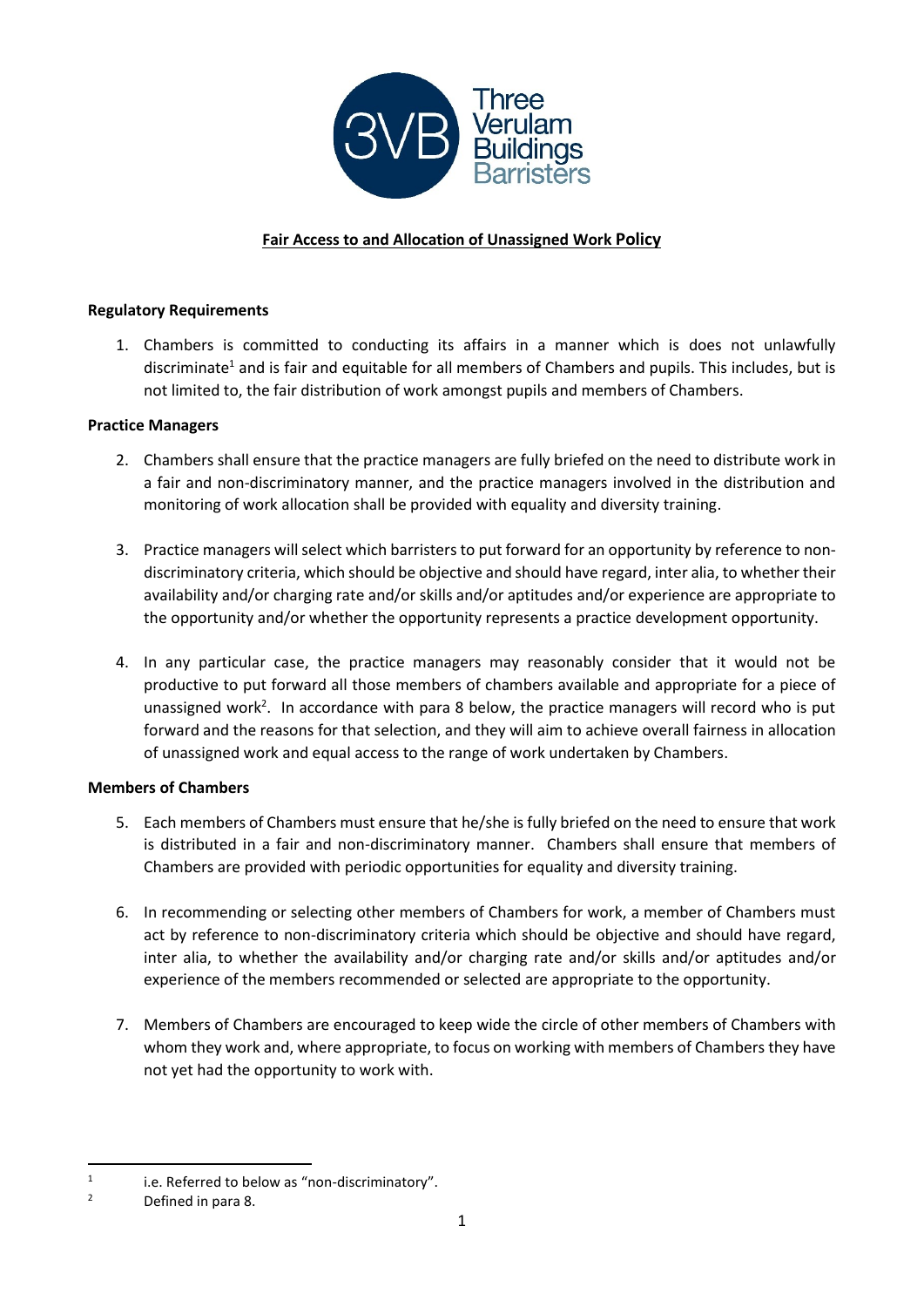#### **Monitoring of unassigned work**

- 8. The distribution of unassigned work to tenants and working pupils will be systematically monitored as follows:
	- a. Unassigned work comprises all work which a solicitor has not already allocated to a named individual (i.e. all work that comes into chambers by any means, or is already within Chambers, that needs allocation to a barrister). Unassigned work includes work where a recommendation or selection is made by a member of Chambers (either a Junior recommending or selecting a Silk or another Junior, or a Silk recommending or selecting a Junior or another Silk) and whether made to practice managers or directly to solicitors.
	- b. In respect of unassigned work, the practice managers will record the following: (a) the nature of the work; (b) the instructing solicitors; (c) the member(s) of Chambers put forward for the work; (d) the main reason for the barristers recommended (e.g. availability, experience, or practice development opportunity); (d) who was responsible for allocating/making the relevant recommendations for the unassigned work (whether practice manager or member of Chambers); and (e) the outcome of the recommendations.
	- c. The Head of the Equality and Diversity Committee, the Chambers' Director and the Senior Practice Managers will periodically (and at least every six months) review the data collected by this system, together with data on earnings, on the total number of pieces of unassigned work for which each member of Chambers was put forward in each quarter and on conversion rates, to assess whether or not any discrimination or unfair allocation may be occurring.
	- d. In respect of tenants, monitoring will take place at least every 6 months and by reference to quarterly data. In respect of working pupils it will take place prior to the tenancy recommendation decision.
	- e. Before the monitoring is undertaken for tenants, the Head of the Equality and Diversity Committee shall email members of Chambers to notify them that the monitoring is about to take place and invite any member of Chambers who wishes to do so to let him/her know if that member of Chambers has concerns about the allocation of unassigned work.
	- f. In the event of material anomalies occurring without good reason, the Head of the Equality and Diversity Committee will report to the Head of the Pupillage Committee (in respect of working pupils) or to the Management Board and/or Head of Chambers (in respect of tenants), who shall take whatever steps they consider appropriate to address the situation.
	- g. If any working pupil has concerns over the way work has been distributed, he or she should raise the matter with his or her pupil supervisor or with the Head of the Pupillage Committee. In the event the matter is not satisfactorily resolved, Chambers' complaints procedure is available.
- 9. It is the responsibility of every member of Chambers who makes a recommendation or a selection decision for a piece of unassigned work which does not involve communicating with the practice managers to notify the practice managers, so that the information in para 3(b) above may then be data captured in respect of that piece of work.